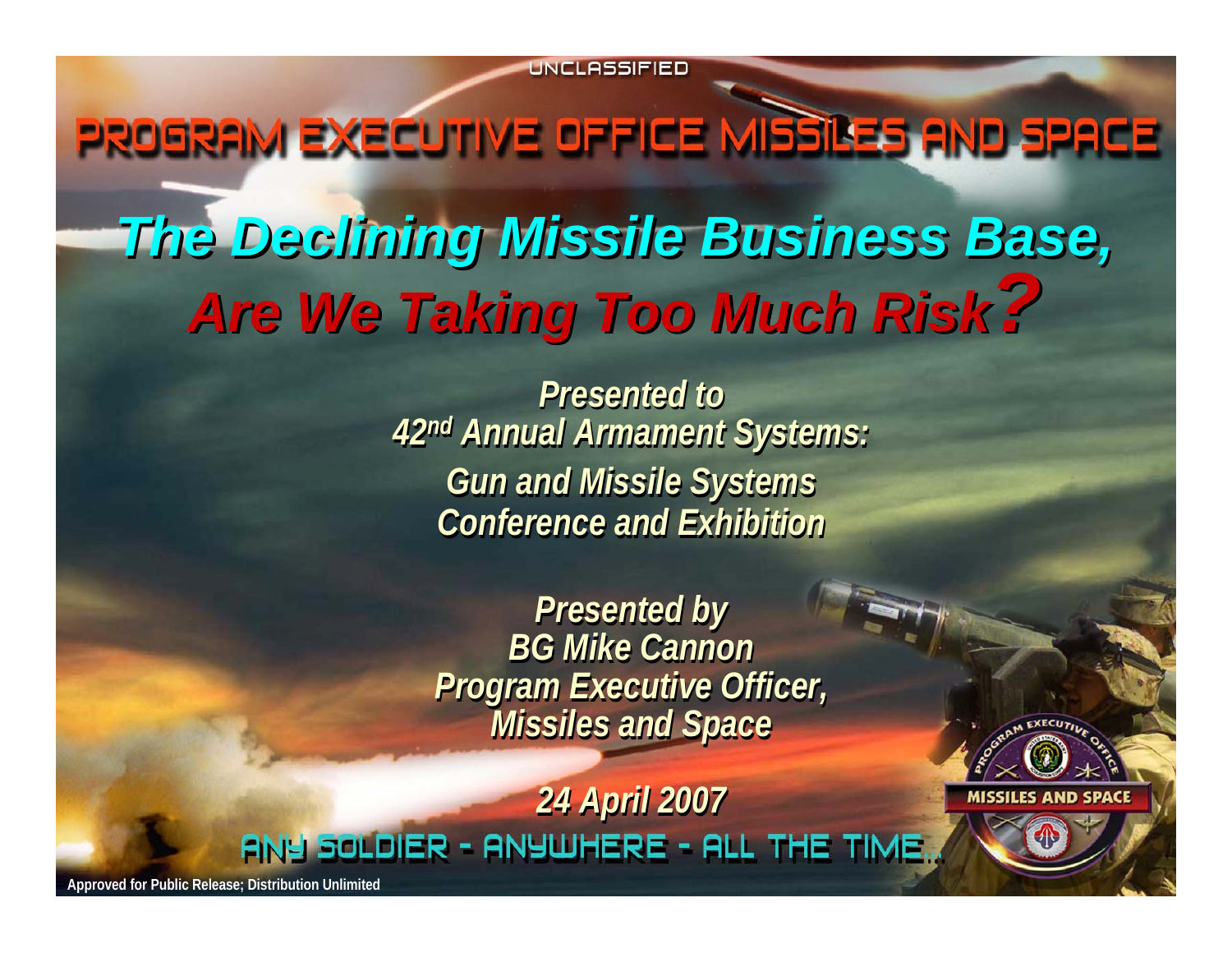

**THE ERODING ADVANTAGE THE ERODING ADVANTAGE U.S. ARMY TACTICAL MISSILE SYSTEMSU.S. ARMY TACTICAL MISSILE SYSTEMS**

• **Existing Capability Gaps Are Not Being Met** • **Existing Capability Gaps Are Not Being Met**

- **Performance Gap Closing Between Existing U.S. and Foreign Performance Gap Closing Between Existing U.S. and Foreign Systems Systems**
- **Targets and Threats are Evolving and Presenting Targets and Threats are Evolving and Presenting Greater Challenges Greater Challenges**
- **U.S. Science and Technology No Longer Leads World in Many U.S. Science and Technology No Longer Leads World in Many Missile-Relevant Categories Missile-Relevant Categories**

• **No New Development of 'Next Generation' Tactical Missiles** • **No New Development of 'Next Generation' Tactical Missiles**

- - **No New Systems Since Inception of Javelin** -**No New Systems Since Inception of Javelin**
- - **Lack of Any New 6.3 Level Missile Technology**  -**Demonstrations Lack of Any New 6.3 Level Missile Technology**

 **Budgetary Constraints Resulting in Handful of Existing Budgetary Constraints Resulting in Handful of Existing**  --**Projects Being Cancelled or at Risk Projects Being Cancelled or at Risk** ANY SOLDIER - ANYWHERE - ALL THE TIME.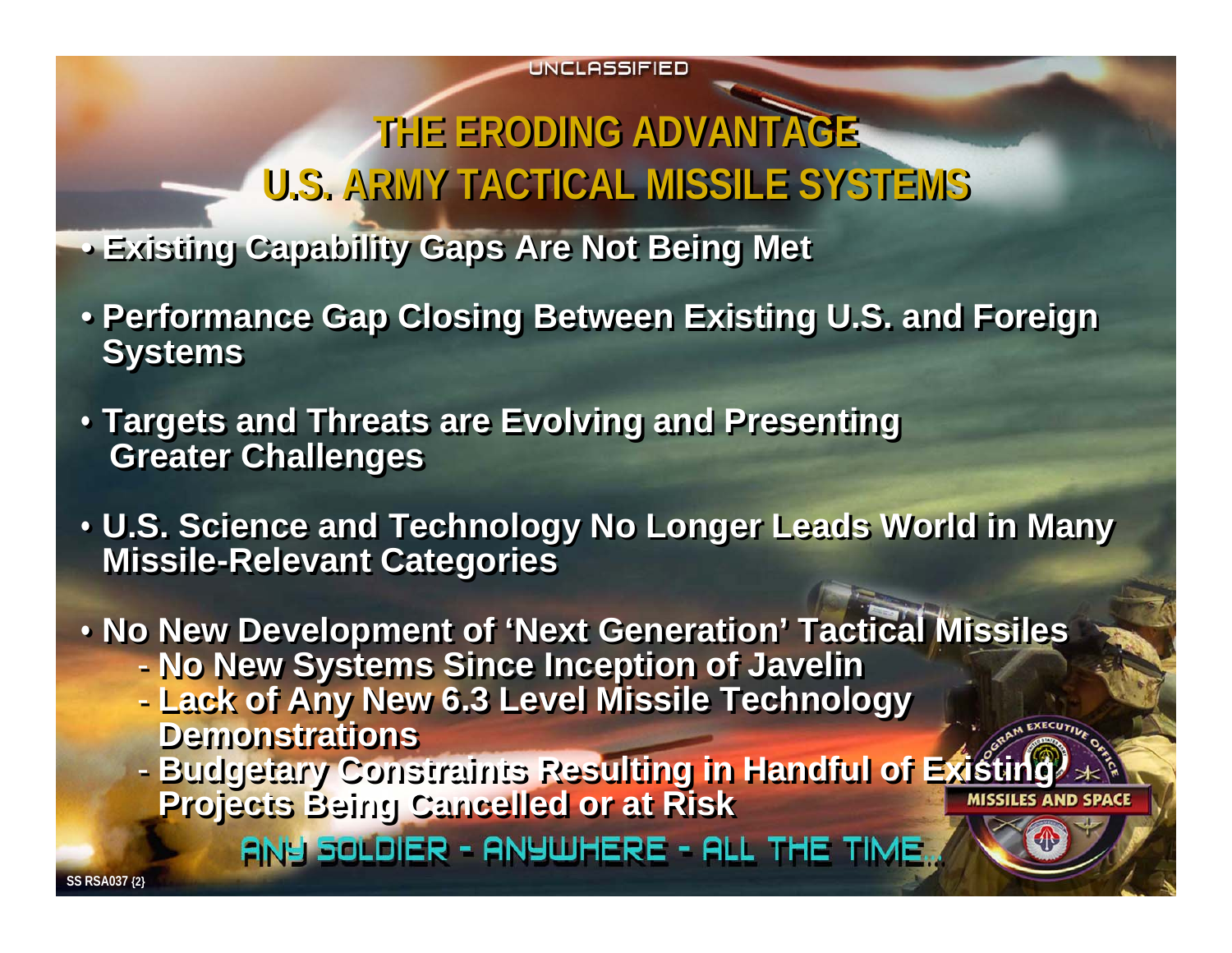## **PERFORMANCE GAP IS CLOSING PERFORMANCE GAP IS CLOSING**



*Foreign Foreign systems systems continue to continue to improve and improve and challenge our challenge our systems in systems in performance performance*





**Schmerch Schmerch**



ANY SOLDIER - ANYWHERE - ALL THE TIME.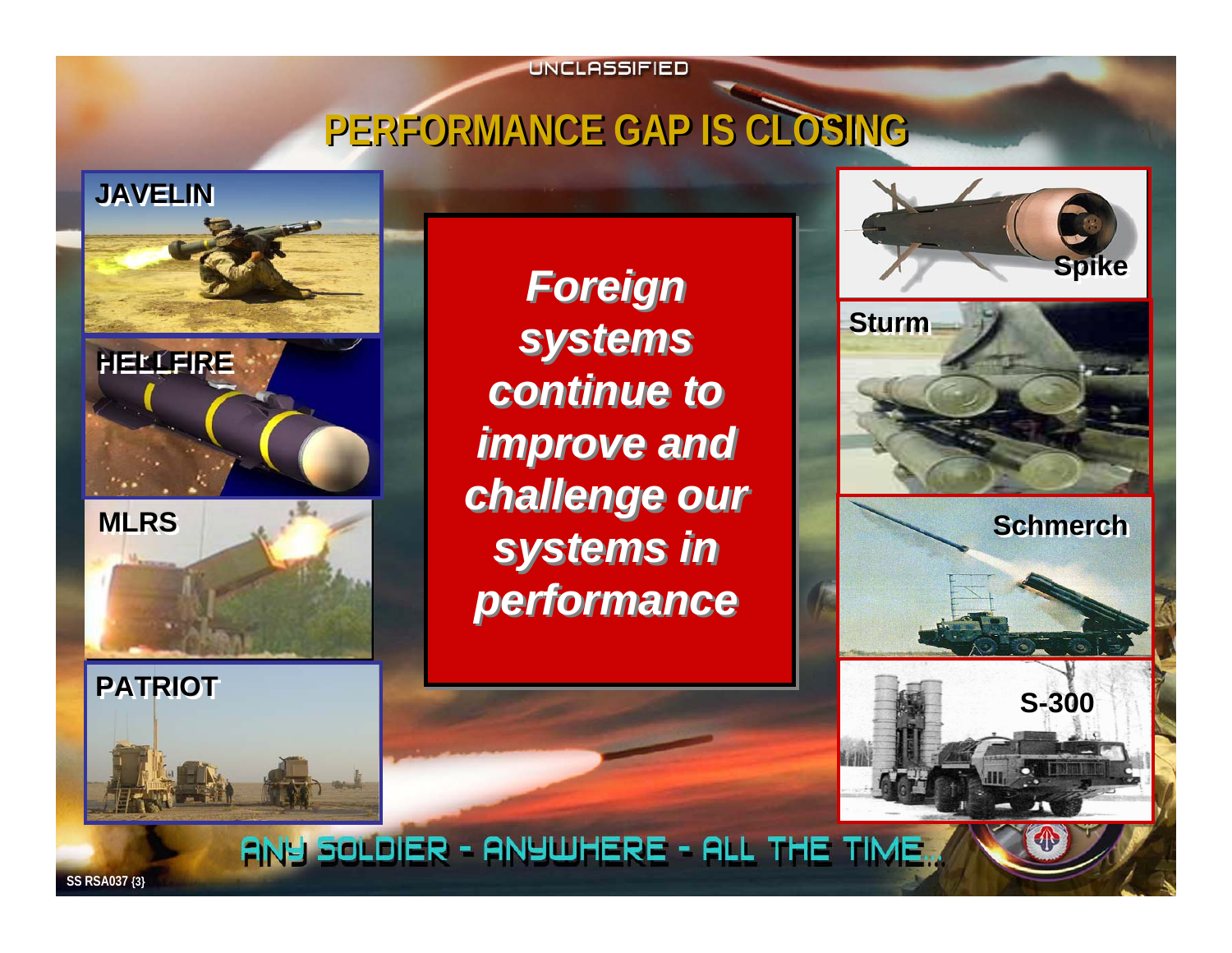

# **FUTURE WARFARE TRENDS FUTURE WARFARE TRENDS THREAT AND TARGET TRENDSTHREAT AND TARGET TRENDS**

**Direct Fire and Air to Ground Targets-Threats Direct Fire and Air to Ground Targets-Threats Much More Than Just Tanks-Vehicles, Structures, Dismounts… Much More Than Just Tanks-Vehicles, Structures, Dismounts…** *BUT must account for……BUT must account for……*

- **Evolving Base Armor and Explosive Reactive Armor Becoming More Evolving Base Armor and Explosive Reactive Armor Becoming More EfficientEfficient**
- **2ND Generation Thermal Optics: Detection Up to 5km 2ND Generation Thermal Optics: Detection Up to 5km**

**Increased Use and Integration of Soft and Hard-Kill Active Protection Increased Use and Integration of Soft and Hard-Kill Active Protection Systems Systems**

### **Air to Ground and NLOS/BLOS Targets-Threats Air to Ground and NLOS/BLOS Targets-Threats** *Direct fire concerns +Direct fire concerns +*

**Development of Modernized Air Defense Systems Such As Development of Modernized Air Defense Systems Such As Skyshield Which Can Shoot Down MLRS, ATACMS, Hellfire Skyshield Which Can Shoot Down MLRS, ATACMS, Hellfire Global Positioning System Jamming Global Positioning System Jamming**

ANY SOLDIER - ANYWHERE - ALL THE TIME.

**SS RSA037 {4}**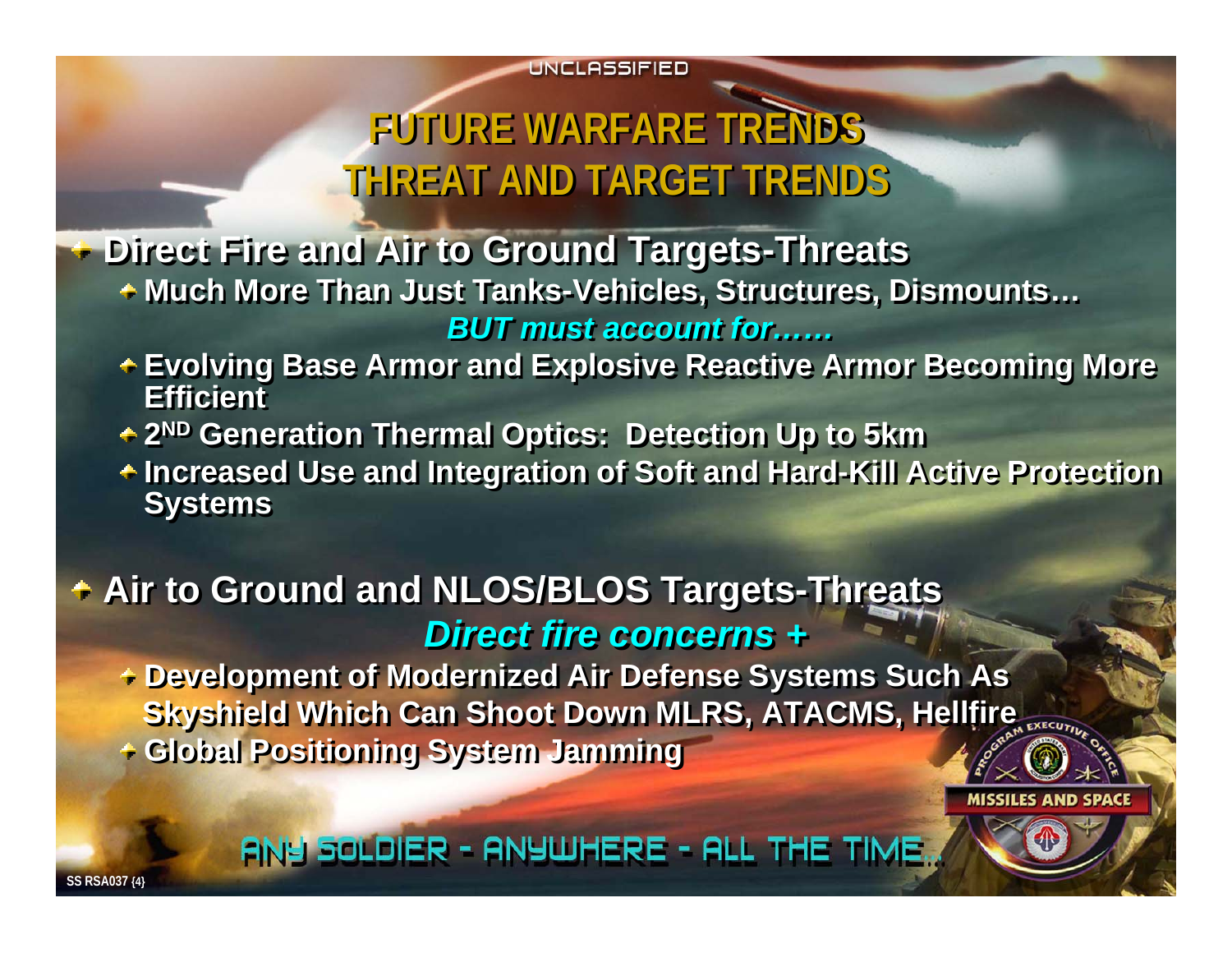**FUTURE WARFARE TRENDS FUTURE WARFARE TRENDS THREAT AND TARGET TRENDSTHREAT AND TARGET TRENDS**

**Ground to Air Targets - Threats Ground to Air Targets - Threats UAV Proliferation, Miniaturization and Weaponization UAV Proliferation, Miniaturization and Weaponization**

**Large Caliber Rocket Proliferation and Accuracy Large Caliber Rocket Proliferation and Accuracy Improvement Improvement**

**Cruise Missile Proliferation With Reduced Signatures and On Board Electro-optical Countermeasures Cruise Missile Proliferation With Reduced Signatures and On Board Electro-optical Countermeasures**

**Maneuvering Reentry Vehicles Maneuvering Reentry Vehicles** 



**SS RSA037 {5}**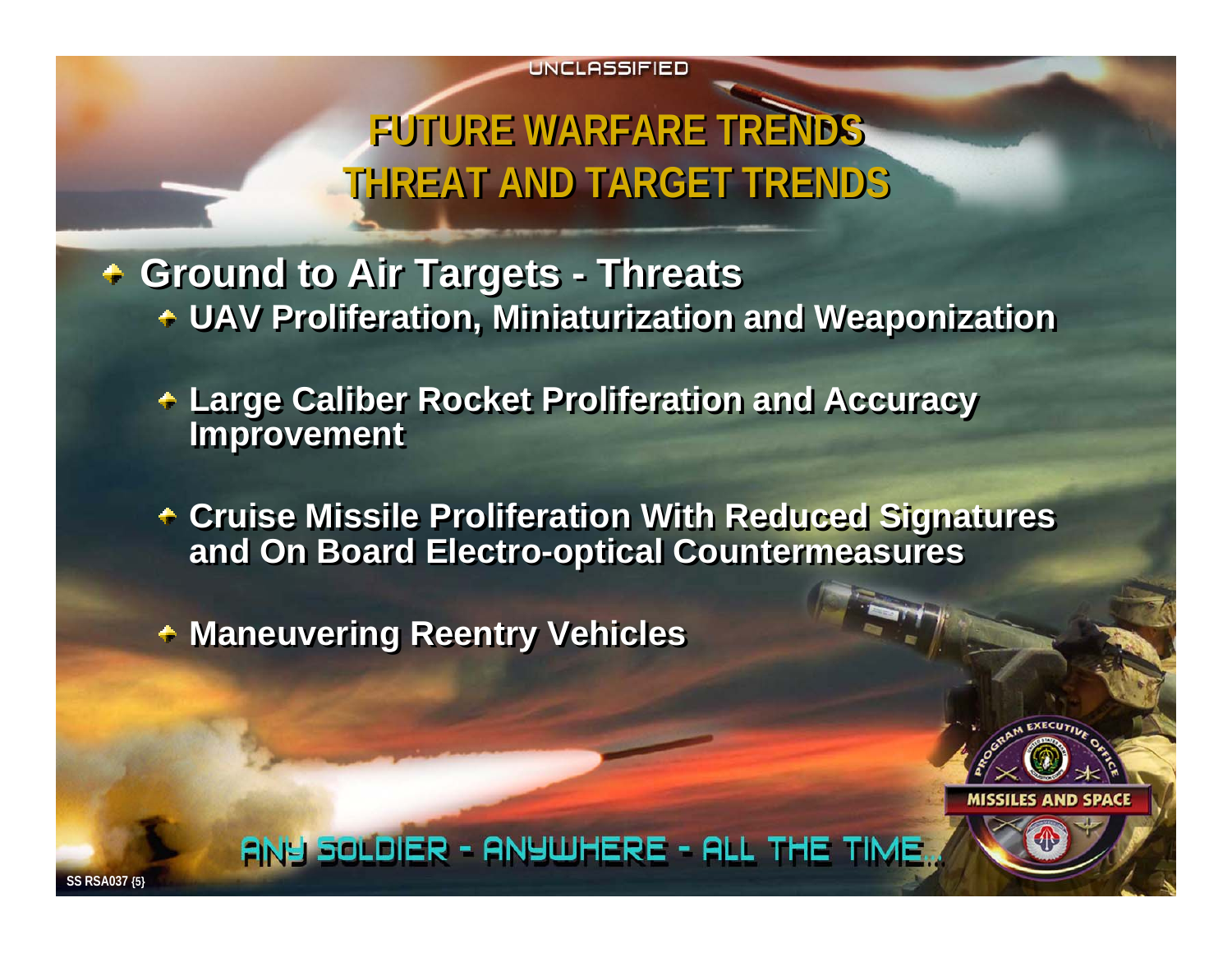# **THE ERODING BUSINESS BASE THE ERODING BUSINESS BASE**

# Programs In Programs In Development Development

**PAC-3 MissilePAC-3 Missile Segment Enhancement Segment Enhancement**

#### **Precision Attack Munition Precision Attack Munition**







Programs Transitioning from Tech Base FY08-13 **Joint Common Missile (JCM) / Joint Common Missile (JCM) / Joint Air to Ground Missile (JAGM) Joint Air to Ground Missile (JAGM)**



ANY SOLDIER - ANYWHERE - ALL THE TIME.

**SS RSA037 {6}**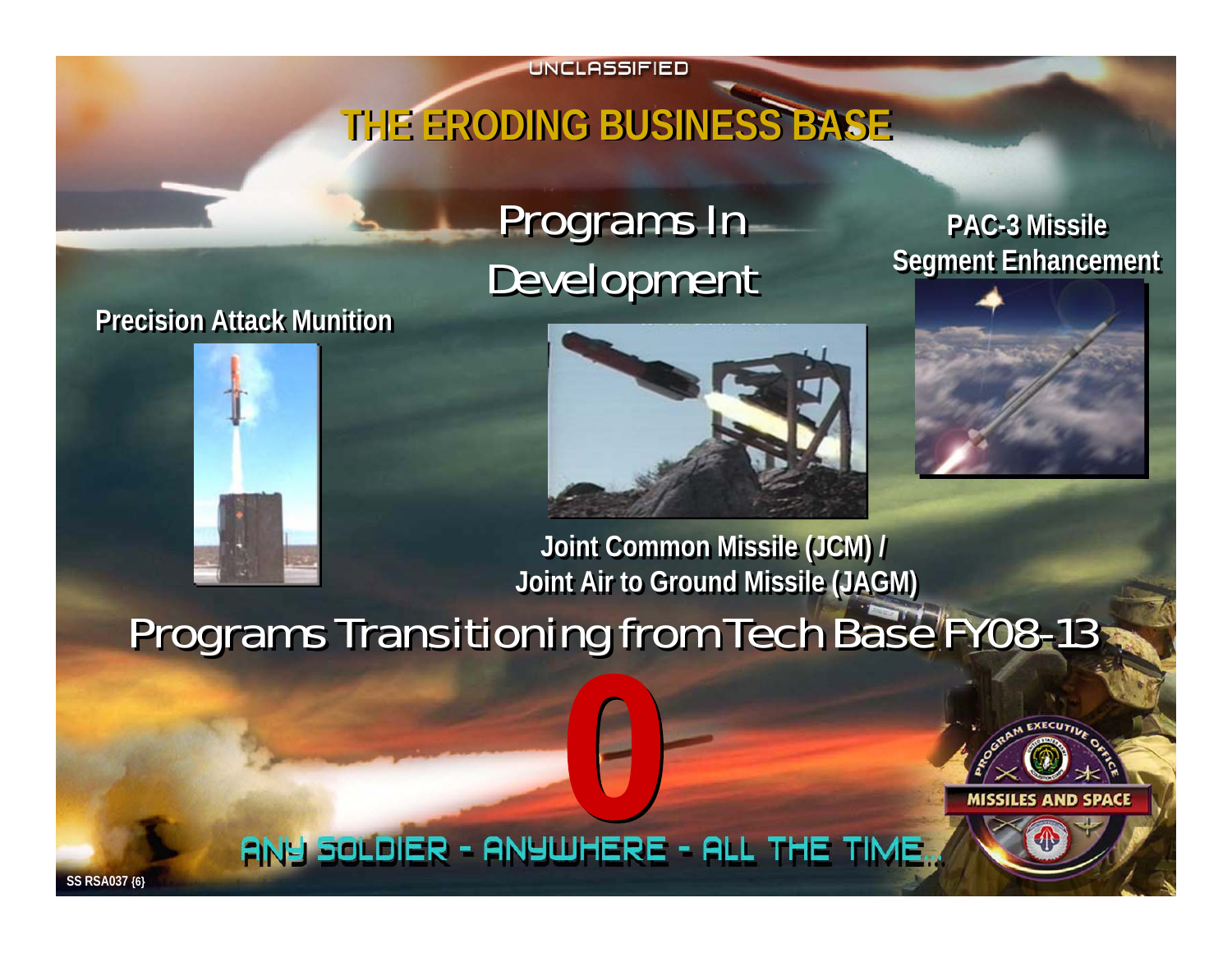# UNCLASSIFIED **AISSILE SCIENCE & TECHNOLOGY Missile Tech Base FY07-13 Missile Tech Base FY07-13**

**Based on FY08 POM Position Based on FY08 POM Position**



#### **FY08-11 6.3 Increase due to Smaller Lighter Cheaper**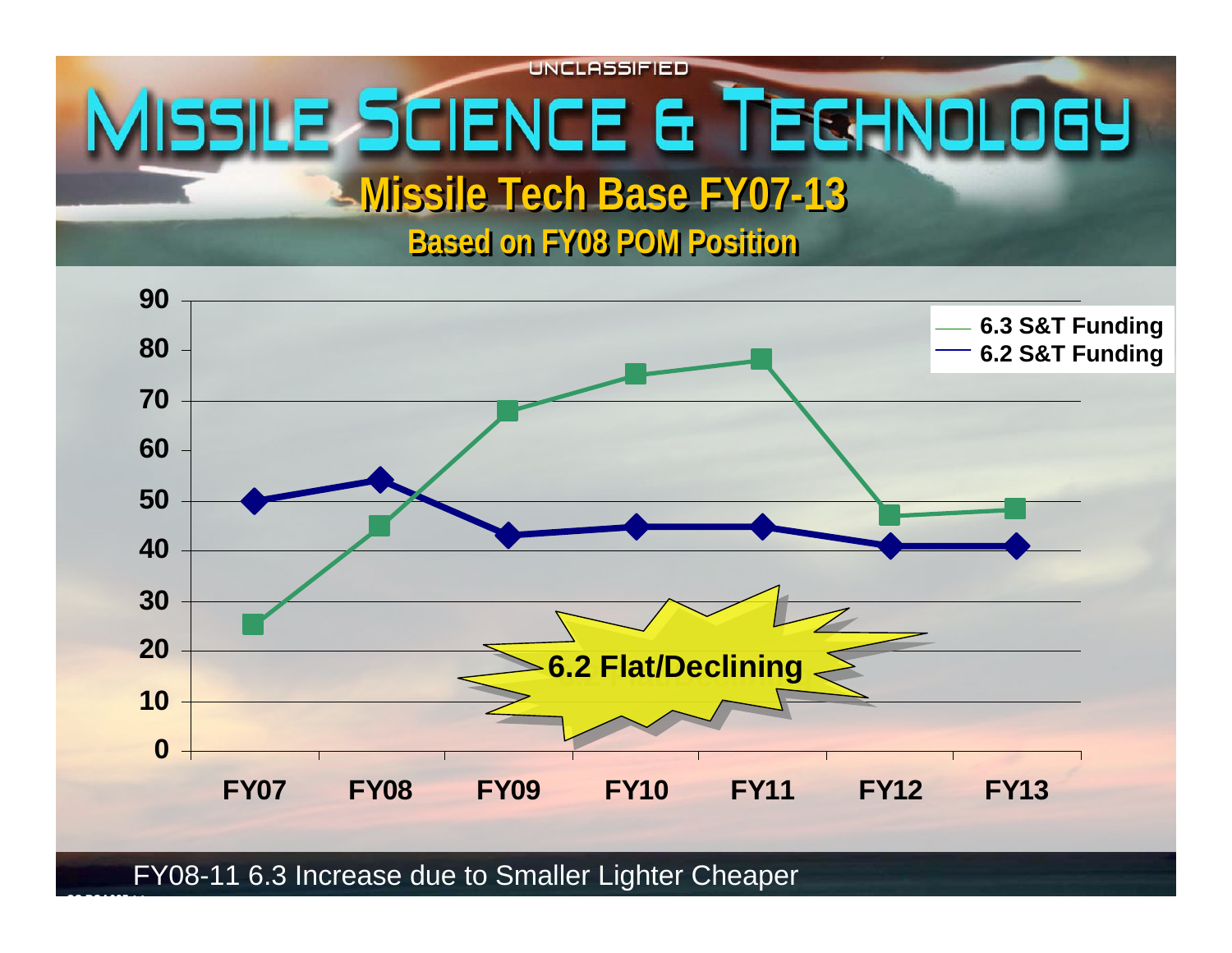### UNCLOSSIFIED 62 **POM BES FY08 RDT&E Budget (\$M) Missiles Only RDT&E Budget (\$M) Missiles Only**



**SS RSA037 {8}** *88% in 3 Missiles—PAM, JCM, and PAC-3 / Missile Segment Enhancement 88% in 3 Missiles 88% in 3 Missiles—PAM, JCM, and PAC PAM, JCM, and PAC-3 / Missile Segment Enhancement No Investment in Direct Fire MissilesNo Investment in Direct Fire Missiles No Investment in Direct Fire Missiles*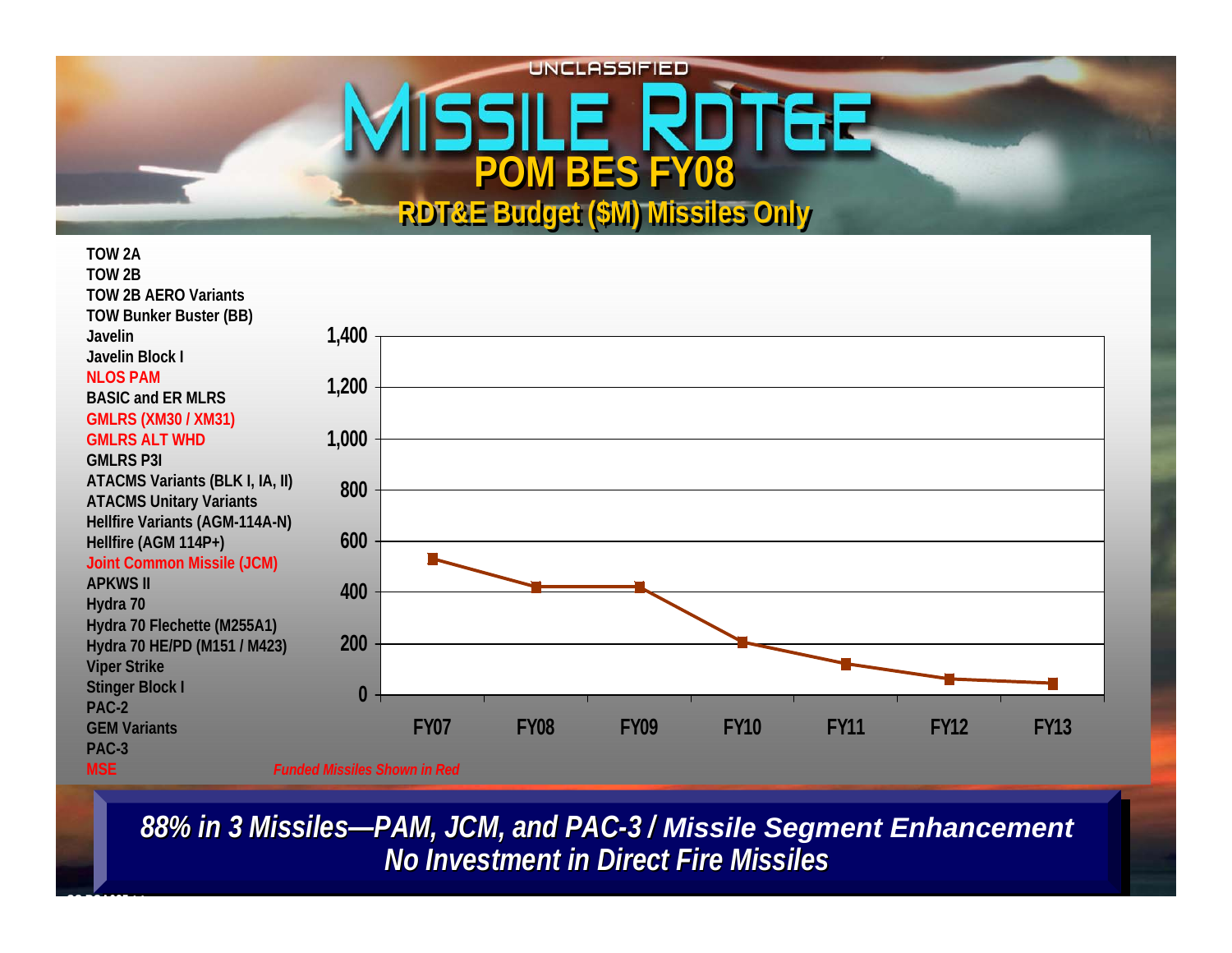# **MILITARILY – SIGNIFICANT CRITICAL MILITARILY – SIGNIFICANT CRITICAL TECHNOLOGY ATROPHYTECHNOLOGY ATROPHY**





- **Many Technologies Critical to DoD Systems are Not Readily Many Technologies Critical to DoD Systems are Not Readily Obtained Through Traditional Education Paths or Have Limited Commercial Markets Obtained Through Traditional Education Paths or Have Limited Commercial Markets**
- **Slow-Down / Cancellation of Missile System Programs Will Slow-Down / Cancellation of Missile System Programs Will Leave Critical National Technology Areas at Risk Through Leave Critical National Technology Areas at Risk Through Loss of Well Trained Scientists and Engineers in the Loss of Well Trained Scientists and Engineers in the Government and Industry (Aging Workforce, BRAC, No New Government and Industry (Aging Workforce, BRAC, No New Development) Development)**

#### **Missile Technology Areas Missile Technology Areas % Loss of Base % Loss of Base**





| 63 |  |
|----|--|
|    |  |
| 38 |  |
|    |  |
| 33 |  |
|    |  |
| 32 |  |
|    |  |
|    |  |

*Erosion Of This Base Will Be Unrecoverable Erosion Of This Base Will Be Unrecoverable Erosion Of This Base Will Be Unrecoverable* 

ANY SOLDIER - ANYWHERE - ALL THE TIME.